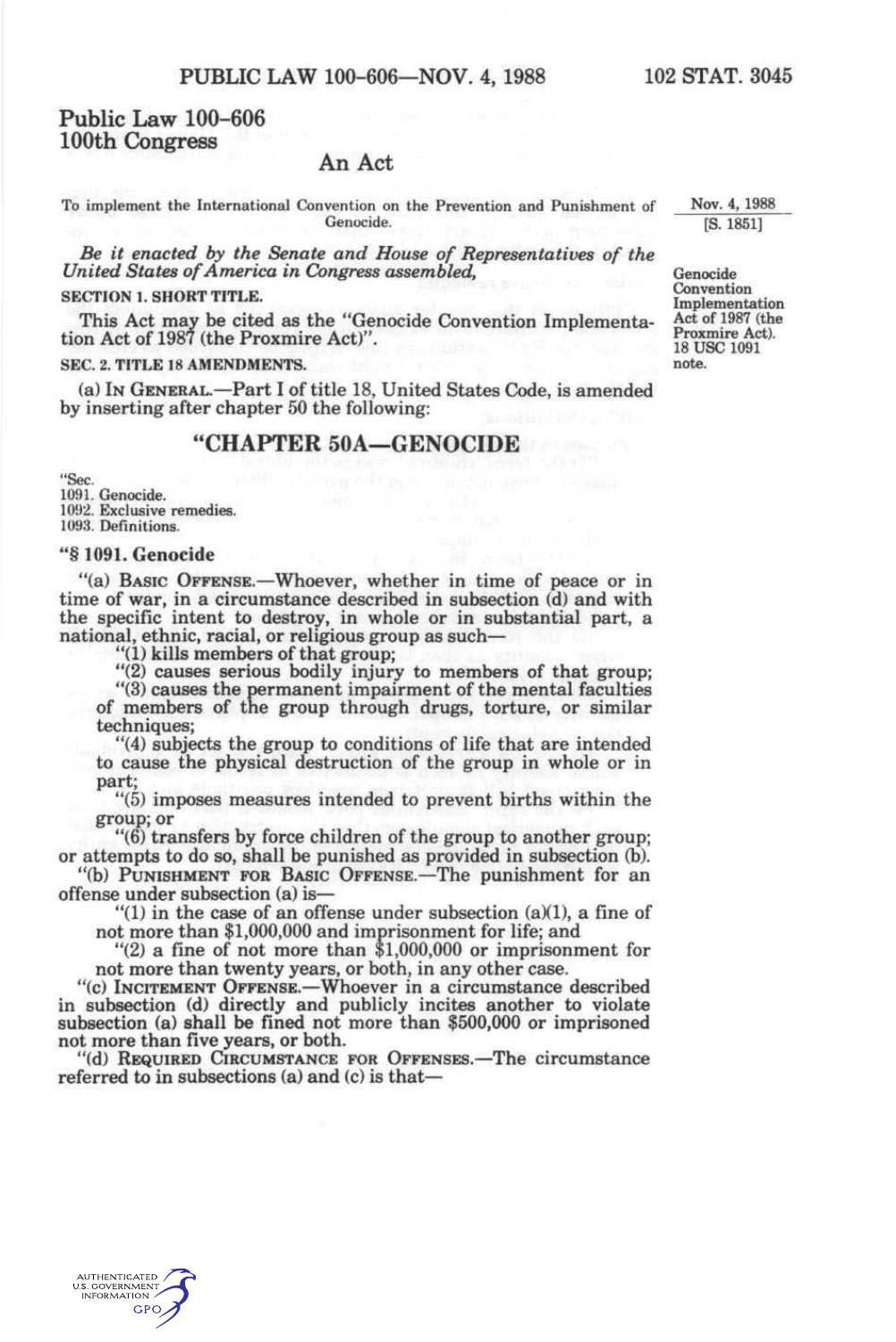"(1) the offense is committed within the United States; or

"(2) the alleged offender is a national of the United States (as defined in section 101 of the Immigration and Nationality Act (8 U.S.C. 1101)).

"(e) NoNAPPLiCABiLiTY OF CERTAIN LIMITATIONS.—Notwithstanding section 3282 of this title, in the case of an offense under subsection  $(a)(1)$ , an indictment may be found, or information instituted, at any time without limitation.

#### "§ 1092. Exclusive remedies

"Nothing in this chapter shall be construed as precluding the application of State or local laws to the conduct proscribed by this chapter, nor shall anything in this chapter be construed as creating any substantive or procedural right enforceable by law by any party in any proceeding.

#### "§ 1093. Definitions

"As used in this chapter—

"(1) the term 'children' means the plural and means individuals who have not attained the age of eighteen years;

"(2) the term 'ethnic group' means a set of individuals whose identity as such is distinctive in terms of common cultural traditions or heritage;

"(3) the term 'incites' means urges another to engage imminently in conduct in circumstances under which there is a substantial likelihood of imminently causing such conduct;

"(4) the term 'members' means the plural;

"(5) the term 'national group' means a set of individuals whose identity as such is distinctive in terms of nationality or national origins;

"(6) the term 'racial group' means a set of individuals whose identity as such is distinctive in terms of physical characteristics or biological descent;

"(7) the term 'religious group' means a set of individuals whose identity as such is distinctive in terms of common religious creed, beliefs, doctrines, practices, or rituals; and

"(8) the term 'substantial part' means a part of a group of such numerical significance that the destruction or loss of that part would cause the destruction of the group as a viable entity within the nation of which such group is a part.".